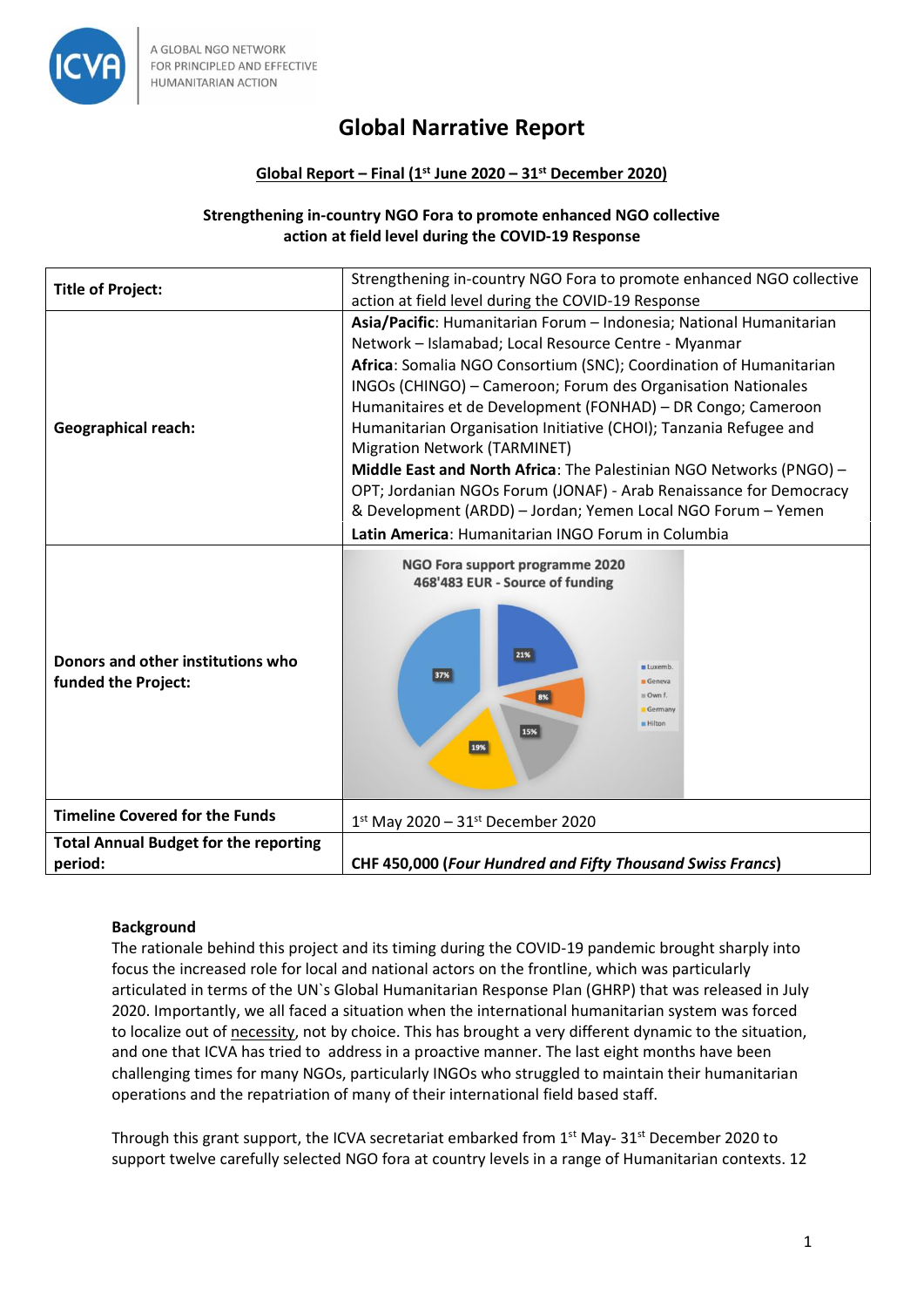

separate projects were supported to enhance localization/partnership efforts, during the COVID-19 response and under the Global Humanitarian Response Plans (GHRP).

The COVID-19 spread rapidly across the world. With impacts on existing and new humanitarian crises in many countries, was needed for an urgent response across the health, humanitarian and development dimensions. However, the contagious nature of the virus significantly constrained the provision and coordination of humanitarian assistance, and consequently the response to address the rising humanitarian needs at country level in the context of COVID-19 outbreak in many countries, putting national and local actors in the frontlines under additional pressures.

ICVA continued to promote localization as a key approach to address humanitarian needs in country and believes that the localized approach in the context of COVID-19 outbreak are key steps in shifting power and contribute to effective response driven by solidarity and humanitarian principles for affected populations including the most vulnerable. To this, this project on "Strengthening incountry NGO Fora to promote enhanced NGO collective action at field level during the COVID-19 Response" was timely and appreciated by the selected NGO fora in some of the key areas of humanitarian response include collective NGO action, information sharing, capacity building, promotion of learning opportunities and advocacy and guidance on governance and membershiprelated issues in the context of COVID-19 outbreak.

# **Project outline:**

*Overall Objective: Promoting Principled and Protection-centered humanitarian action for all NGOs*

# *Specific objectives:*

- *(1) NGO efforts are supported towards localization, by linking coordination and communicating:*
- *(2) NGO Fora advocacy and echoing their views at Global, regional and national levels are strengthened:*
- *(3) Operational and conceptual space created for international and local NGOs to exchange ideas/perspectives are enhanced.*

# *Results:*

*(1) At least 10 NGO fora develop a programme to align coordination and communications in a meaningful was and help the interface with the broader environment supporting localization of the COVID 19 response.*

*The project reached 12 NGO fora providing them with added capacity for INGOs and NNGOs to better participate and be more integrated especially "local actors" to the COVID-19 pandemic response and coordination structures at country levels. These NGO Fora has allowed ICVA to efficiently bring diverse NGO voices into regional/global policy discussions, especially round "Localisation".*

- *(2) NGO Fora advocacy capacity is strengthened. Engagement at global level Geneva through NGO For a requests and contributions enhanced. Most of the NGO Fora supported claim having seen improvements in their advocacy capacities at national, regional and global levels with their ongoing connections with ICVA, especially on COVID-19 related humanitarian policy discussions.*
- *(3) Improved NGO Fora coalition building and collective action. NGO For a develop key messages for advocacy to suit their context and input. Many of the NGO For a hired Programme and Advocacy Officer to help them in their coalition building action, and report this was achieved by the support given.*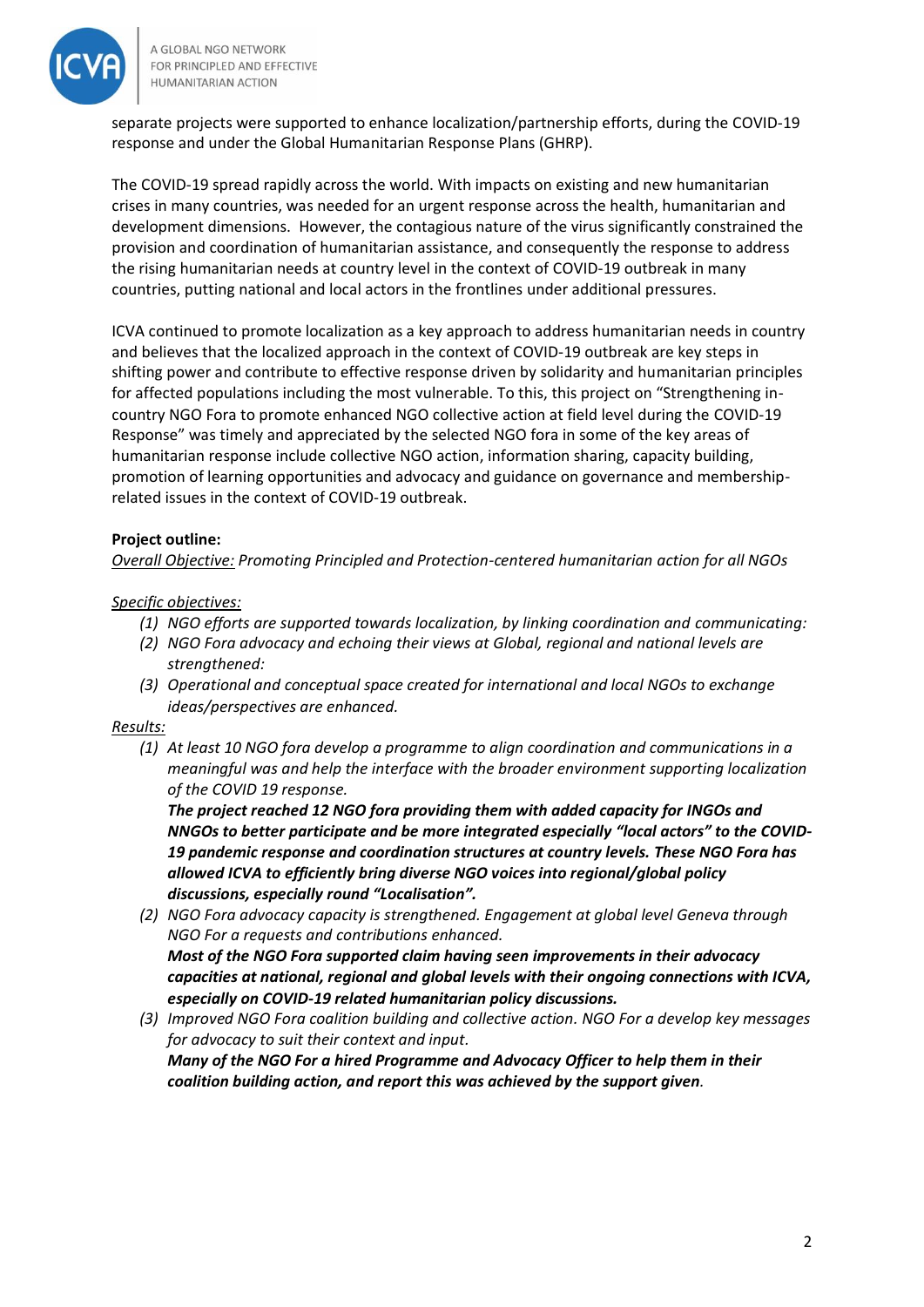

# **TOP RESULTS ACHIEVED:**

- Increased visibility, participation and integration of local efforts in response to the Global COVID-19 pandemic to various humanitarian crisis the world is witnessing, and working with local/national Fora as agents for principled action, enablers of localization and embracing diversity.
- Strengthened the institutional capacities of the 12 NGO Fora through an quick injection of resources to enable to fill critical gaps such as the recruitment of necessary program staff to boost the workload in the NGO Fora secretariats.
- Fighting miss information on COVID-19 at community levels, by sharing of official WHO information to frontline staff and affected communities.
- Kept alive Grand Bargain commitments on "Localizations", through country level workshops and dialogues, on taking forward the localization discussions forward at country levels.

# **Reinforcing localisation under this project:**

In the early days of the pandemic in March 2020, ICVA issued **[The Localisation discussion paper on](https://www.icvanetwork.org/resources/localization-covid-19-humanitarian-response)  [COVID-19](https://www.icvanetwork.org/resources/localization-covid-19-humanitarian-response)** which provided a foundation for dialogue and advocacy on reinforcing local and national action and the initial ideas for design for this project. In fact, as foreseen in the paper, COVID-19 provided a renewed commitment to the localisation agenda. With this momentum, ongoing work by ICVA as for example the profiling of national NGO engagement in international humanitarian coordination structures in the MENA region receive a specific attention and relevance. ICVA also explored this momentum to advocate for more space for national and local actors in regional and global coordination and decision-making mechanisms.

Discussions took place within the Inter Agency Standing Committee (IASC) on how to extend participation and contribution of local and national NGOs in all its Results Groups (RGs). The Somalia NGO Forum, member of ICVA, co-chairs the IASC RG1 work on localisation together with UNHCR. ICVA national members to OPAG [\(COAST,](https://coastbd.net/) [FRD](http://www.frd.org.pk/) and [ACBAR](http://www.acbar.org/) ) strongly reflect local concerns in OPAG policy work and advocate for a better bridging between policies and field realities. ICVA discussions on th[e UN Reform](https://www.icvanetwork.org/resources/icva-briefing-paper-united-nations-reform-and-potential-implications-ngos) with UN High Level Official have also provided an opportunity to ask for better engagement by the UN Resident Coordinators and country teams with national and local actors. With ICVA facilitation, national actors' voices were among the speakers of [2020 Global Protection](https://www.globalprotectioncluster.org/global-protection-forum-2020/)  [Forum.](https://www.globalprotectioncluster.org/global-protection-forum-2020/) The 2020 UNICEF- [NGO Consultations,](https://www.icvanetwork.org/resources/unicef-ngo-partnership-humanitarian-action-2020-annual-consultation-documents) co-organised by ICVA had also a specific session dedicated to decolonialisation of aid, progress on localisation and efforts to address racisms and all forms of discrimination. This session was co-organised with the Alliance for Empowering Partnership (A4EP), which aims to strengthen locally led responses.

Moreover, to respond to additional challenges of COVID-19, ICVA stepped up its NGO Fora Programme with the support provided under this project. A total of 12 NGO Fora where carefully selected across Africa, Asia, Latin America and MENA received grants of an approximately 15'000 CHF by ICVA to enhance their support and coordination services to their members at country level and continue advocating on their behalf. ICVA also established a virtual support desk for the NGO Fora to help them navigate through the new challenges brought by the pandemic.

In MENA, ICVA engaged into an additional capacity development program targeting networks and civil society organisations (CSOs) in Syria and Turkey. A number of webinars organized by using technology platform with simultaneous translation when needed, proved to be cost-effective and allowed for an increased number of participants. who participated at the on-line events. The aim of the program is to strength the capacity of CSOs inn coordination, joint advocacy, and good governance and in turn, amplify the NGO voice at regional and global levels.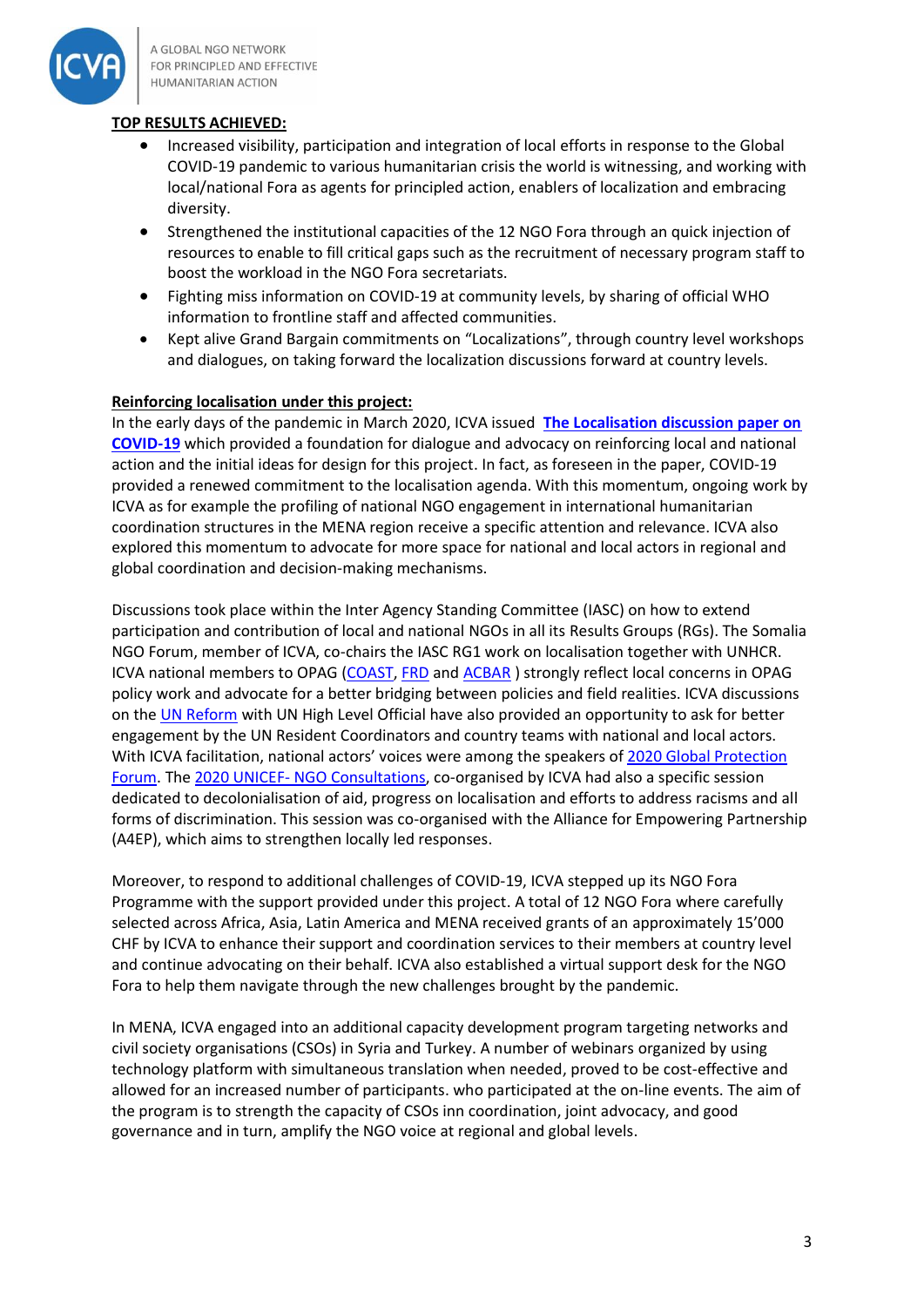

# **Risk management and duty of care**

#### Risk management

Operational support provided to members and NGO Fora included issues related to risk management and duty of care which were particularly relevant during the COVID-19 pandemic. As planned prior to the pandemic, in addition to its Annual Conference, ICVA discussed risk management by the NGO sector in four other webinars and produced three briefing papers to guide its members practices on the subject. All the relevant information is available [here.](https://www.icvanetwork.org/risk-management-practice-learning-stream)

#### Duty of care

In its risk management work and because of the COVID-19, ICVA increasingly paid attention to duty of care and protection of humanitarian personnel. In May 2020, ICVA issued a [Call for Action on](https://www.icvanetwork.org/system/files/versions/Protecting%20humanitarian%20workers%20against%20COVID-19.pdf)  [Protecting humanitarian workers against COVID-19.](https://www.icvanetwork.org/system/files/versions/Protecting%20humanitarian%20workers%20against%20COVID-19.pdf) The call was issued in complementarity to the ongoing IASC efforts to run the Medevac services established in the GHRP, and because ICVA felt the need to prioritise prevention by strengthening labour rights, occupational safety measures and health for all NGO personnel, regardless of status and nationality.

Understanding that progress on duty of care requires system wide engagement, ICVA brought the issue for discussion at OPAG, which decided to convert the ICVA paper into a set of IASC minimum standards and commitments*.* The [IASC Minimum Standards on Duty of Care in the Context of COVID-](https://interagencystandingcommittee.org/operational-policy-and-advocacy-group/iasc-minimum-standards-duty-care-context-covid-19)[19](https://interagencystandingcommittee.org/operational-policy-and-advocacy-group/iasc-minimum-standards-duty-care-context-covid-19) were developed by an OPAG task team, under the co-leadership of ICVA and WFP. Focusing on preventing and mitigating COVID-19 related risks, the standards aim to protect the health and safety of personnel, while ensuring that organizations continue to deliver on their mandates. Attention is paid to non-discrimination and ensuring that all personnel, regardless of nationality or contractual type is equally covered and protected by the minimum standards in the COVID-19 context. It is acknowledged that the implementation of such standards may entail additional costs for organizations, for which a dialogue with donors may be warranted. The endorsement of such a document can also serve the NGO dialogue with donors for further investment by their side in duty of care.

# **Beneficiaries of this project:**

This project supported 12 in-country NGO Fora (including mainly national, but also mixed and International NGO Fora) in contexts experiencing humanitarian crises along side the pandemic.

The project was designed with consultation with NGO fora active in four regions covered by ICVA to support during the COVID 19 pandemic to understand the challenges and role NGO For a in the humanitarian coordination architecture.

#### Remarks for the NGO Fora Coordinators we interviewed at the end of the project:

*"We liked the way we could design the project based on our needs to fit our context" Dear Nugra Indonesia NGO Fora*

*"This support helped boost and support the of Local NGO Fora secretariat and its members in Yangon to raise awareness on the pandemic at community levels and translating into local languages key information from WHO" .... Coordinator NGO Platform in Myanmar Pansy Tun Thein*

*"Funding helped us recruit an advocacy officer that helped pull together a collective NGO inputs into the UN Humanitarian Response plans for COVID-19 and other Humanitarian situations in the country" Jose Louis Coordinator Colombia NGO Fora*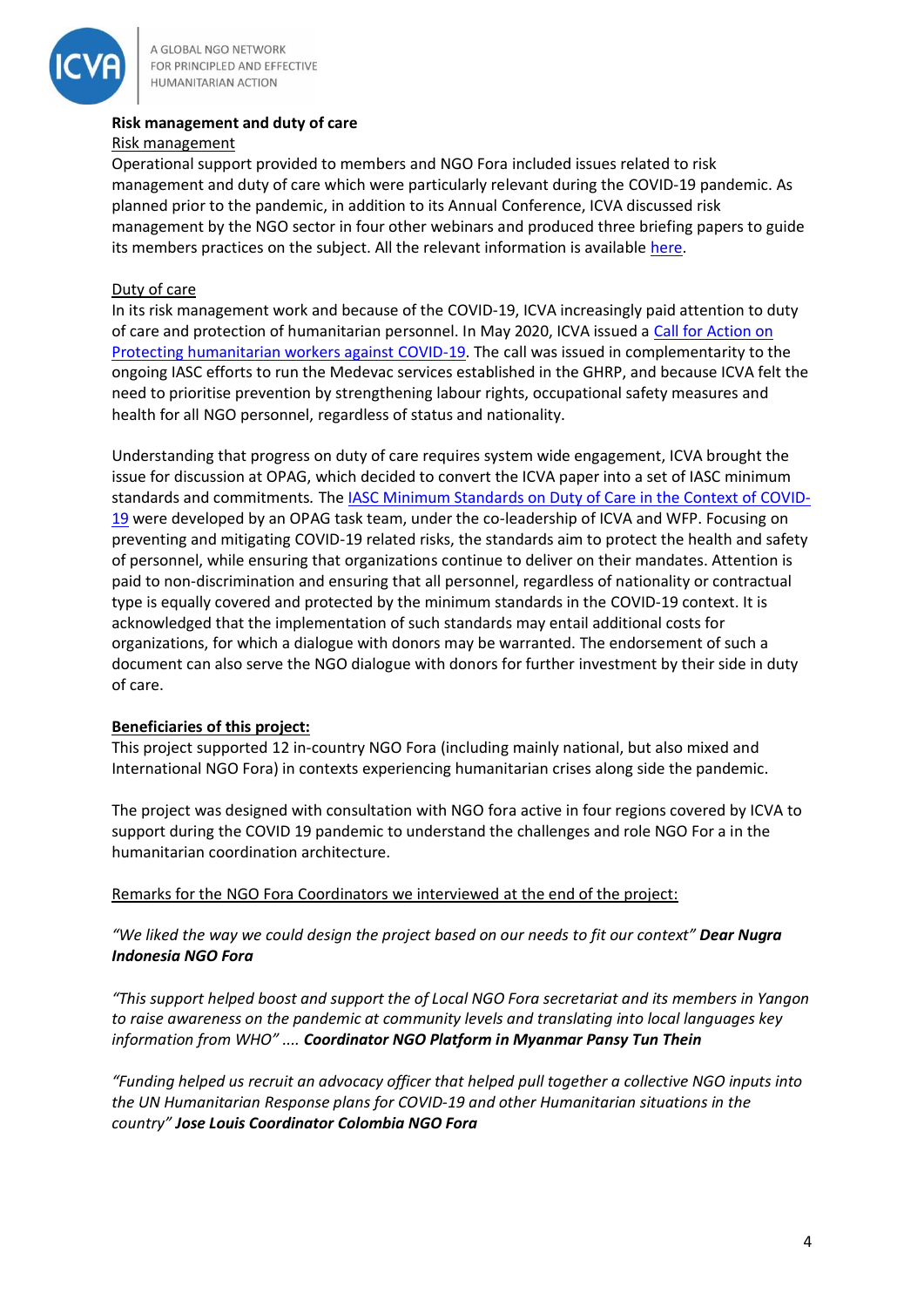

*"The support was timely, and enabled PNGO the NGO network in OPT to come together and work together, but also pull information on the COVID -19 response carried out by Civil Society in Palestine. The information compiled on the CSO`s response was used in coordinating with Palestinian authorities to fill gaps" Samer Coordinator PNGO, OPT.*

*"At the start of the Pandemic, CHINGO the NGO Fora in Cameroon, quickly recruited an officer to help meet the mission of the secretariat to provide timely and useful analysis to it members" Anne Trehondart Coordinator NGO Fora Cameroon.*

*"We set up a series of key workshops with National NGOs and key Government officials to create the space to discuss and take forward the localization discussions and to advocate to the Tanzanian Government on protecting humanitarian workers on the frontline, and the provision of PPEs"..... Janemary Coordinator of the National Tanzanian NGO network*

*"The Somalia NGO Fora carried out a mapping of the work being carried out by local CSOs across the country to bring to donors, UN and Government decision making bodies" Somalia NGO For a Dulmar Farah*

*"Communications to small local NGOs in the Democratic Republic of the Congo is extremely challenging and even more during the Covid pandemic, and therefore we used these resources to improve information flows with local NGOs in remote parts of the country" Emile DRC National NGO Coordinator*

# **DESCRIPTION OF THE TWELVE (12) SUPPORTED NGO FORA PROJECT ACTIVITIES:**

Within the six (6) months of project implementation, the twelve (12) supported mainly National NGO Fora at the start conducted rapid assessments of the impact of the COVID-19 on their members, articulated and carried out capacity strengthening plans based on identified needs, carried out collective actions to government and humanitarian actors in country to influence policies of different clusters plan on COVID-19, the GHRP, advocated for increased participation of national NGOs in the HCT coordination clusters, analysed and shared vital global and national communication to members; and participated in exchange learning to increase knowledge of the Fora secretariat staff and members.

While international NGO Fora are usually well resourced by their members and donors, networks of national NGOs as those supported in the project consistently highlight lack of financial support, resource mobilization, project management, procurement & logistics, organizational development as their key challenges. The ability to secure funding is further linked to aspects of strategic planning, agenda setting and participation in key humanitarian leadership forums.

Engagement with NGO Fora has identified that strategic resource mobilization for these networks is a significant challenge. For most Fora, resources are scarce which means there is limited capacity to support detailed planning processes. Despite the recognition of the critical and growing role these fora play in many humanitarian crises, mobilization of resources is hampered due to lack of experience in engaging donors effectively, overburdened internal management systems, and lack of awareness of funding opportunities, among other factors.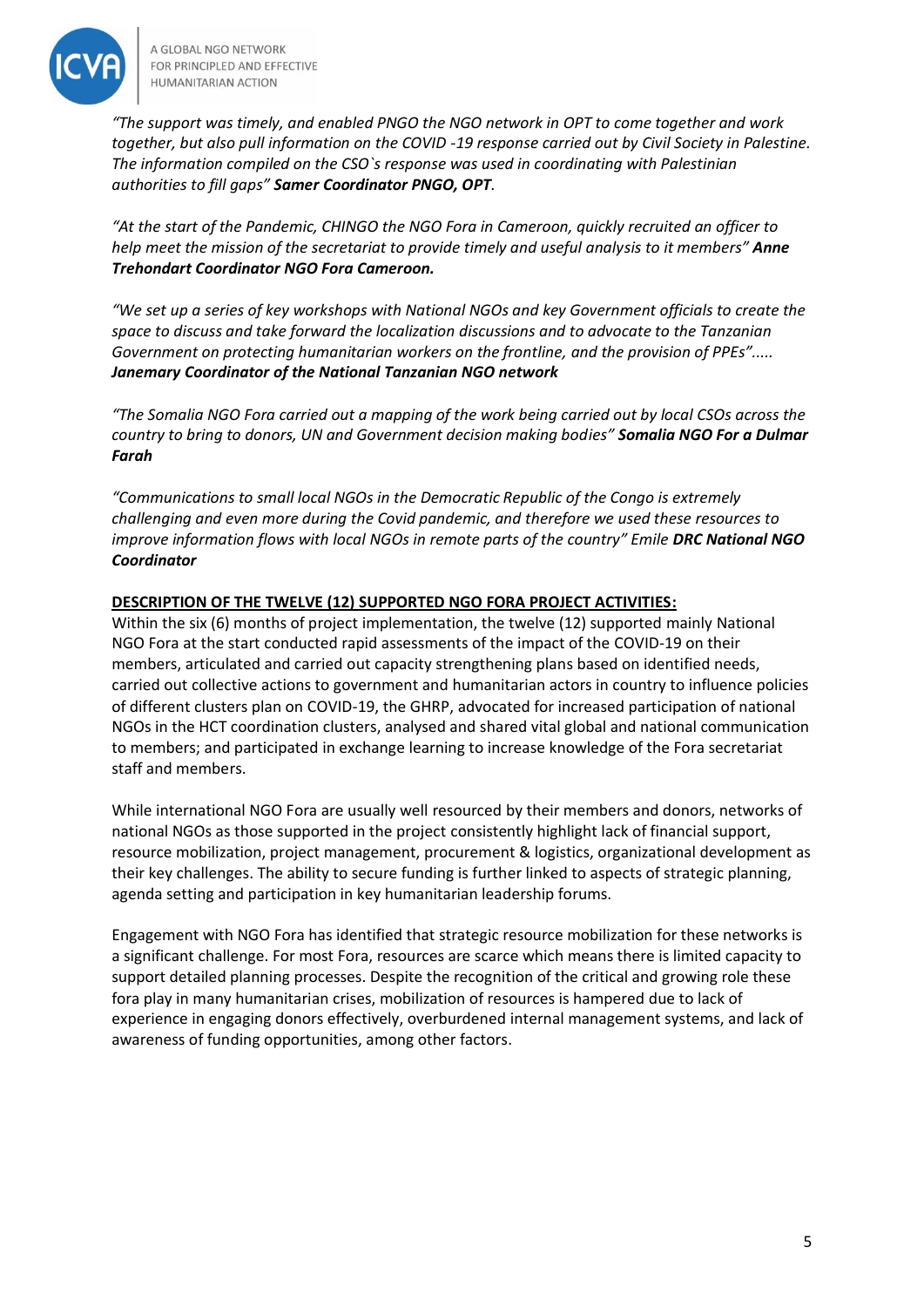

Below is the breakdown of actual activities carried out by the different NGO fora:

#### **Africa Region:**

**Somalia NGO Consortium (SNC);** is the coordination forum for national NGOs working in a very high volatile and complex humanitarian situation. The forum is the meeting point between humanitarian and development NGOs; and SNC coordination capabilities spread across the country. The ICVA's NGO Fora support project provided funds for the recruitment and salary of one programme staff for six (6) months – a staff that was key in providing program direction for the coordination and collective actions of the forum. The program officer alongside a consultant led the survey to map local humanitarian actors and resource allocated to localization activities in Somalia – the results are being used to engage government and other stakeholders on the benefits of Localization agenda for the country. The funds catered for the series of coordination meeting organised by the program officer, to strengthened the engagement of NGOs in the UN`s Humanitarian Response Plan (HRP) among SNC members Sixty (60) CSOs, and pushed for the inclusion of Civil Society Organizations voices in the humanitarian response plan of COVID-19. The support provided opportunity for the Consortium to hold regular consultative meetings with heads of Somalia civil society groups; to champion for the inclusion, fair representation & equal contribution to decision making; of NGOs in the Humanitarian Country Team. The Consortium alongside other members successfully advocated for the adoption of a unified national capacity assessment tool and development plan – hence, Donor/INGOs will use the unified tool to assess their NNGOs partners. The Consortium coordinated with the Somalia government on the distribution PPEs to frontline humanitarian staffs and supported national Risk assessment on COVID-19 activities.

The **Coordination of Humanitarian INGOs (CHINGO)** is a network of international NGOs working Cameroon; and its members have strategic influence in Cameroon's humanitarian response plans and policies articulation. ICVA's support project fund provided the secretariat an added value in terms of personnel support for the National Coordinator. The Programme Officer supported the strengthening of coordination modalities at field level - with local authorities and Civil Society Organizations, notably in the North-West and South-West regions where populations have faced huge challenges in accessing humanitarian services in the past year. CHINGO's coordination meetings aided to identify and solve any administrative impediments being faced by NGOs (national and international) and ensure efficiency and complementarity are the guiding principles of humanitarian interventions. The extra personnel enabled the secretariat to participate in more national cluster meetings, facilitated all the information exchanges between the forum - twenty (20) NGOs members; and the Cameroonian government, UN and diplomatic community in the country. CHINGO utilized the funds to support its advocacies on duty of care for Humanitarian actors – especially for the inclusion of INGO staffs on Medivac plan and addressed the visa restriction for staffs of INGOs; and media outreaches on COVID-19 in country. A brochure on the mandate and activities of CHINGO members was developed and disseminated in October – the brochure is a monthly bulletin for communication and visibility purposes. Finally, through CHINGO's advocacy working group – which consists of heads of INGOs; led in the release of advocacy statements/notes on some major issues of humanitarian concern in the country, notably, the devastating effect of the floods in the Far North region as well as the attack on Kumba School on the 25<sup>th</sup> of October. Some of their media releases can be found in this link

**Forum des Organisation Nationales Humanitaires et de Development (FONHAD) – DR Congo**: is a non-profit platform established in 2010 from an initiative of national NGOs concerned with promoting and facilitating equitable participation and effective collaboration in the management of resources allocated to humanitarian and development response, hence, ensuring a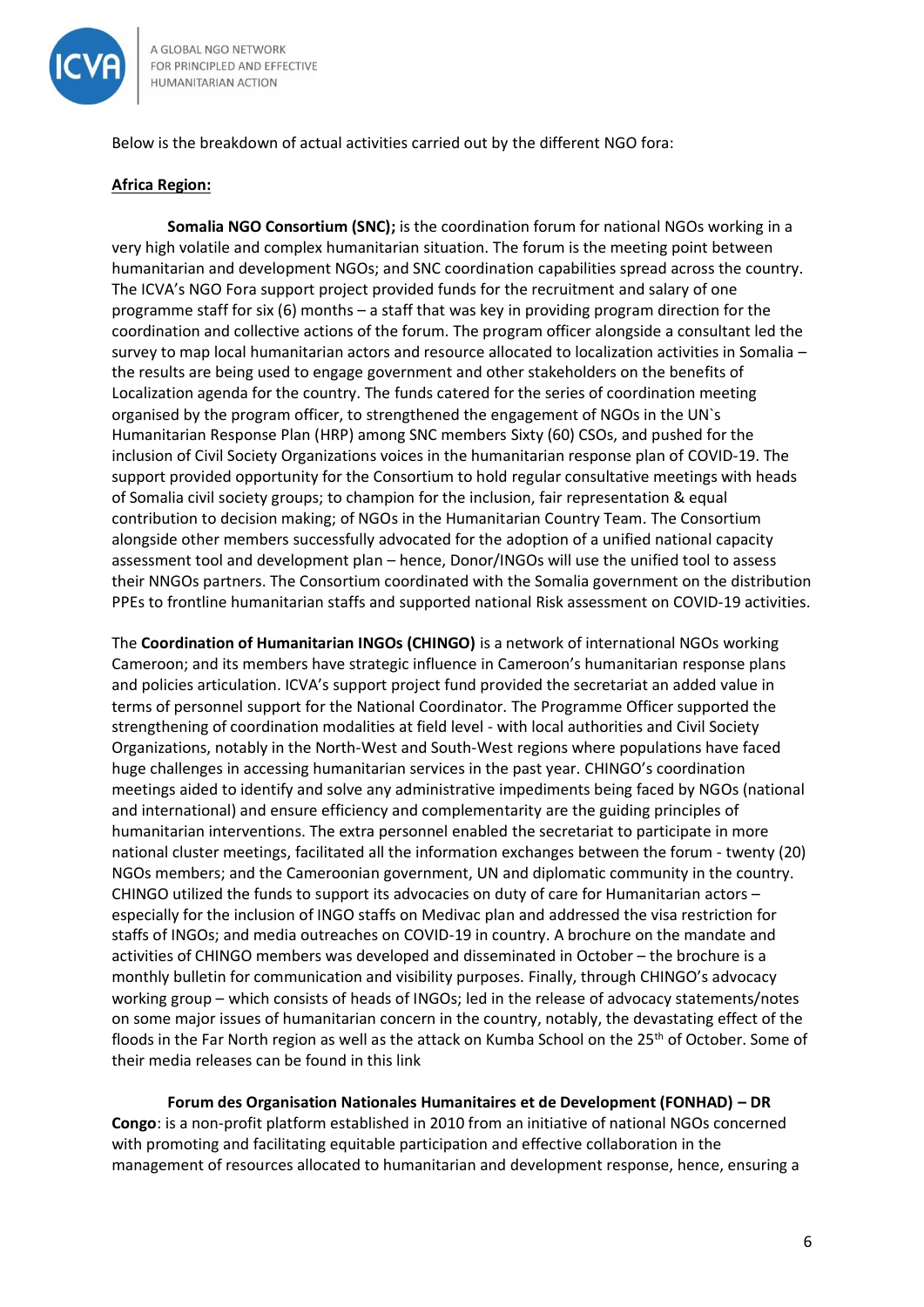

better quality of life for beneficiary communities. ICVA's support to FONHAD facilitated the recruitment of a programme consultant for the fora's secretariat; as an added capacity to secretariat, and; also the funds sustained the communication and database platforms of the secretariat – paid for the costs of premium package of the webmaster and database manager. The support raised the participation and voice of the forum members at the national stakeholders forums by funding the participation costs for FONAHD delegates in eleven (11) national teleworking cluster meetings – i.e. CROI and Humanitarian Country Team (HCT) meetings, to present the collective decisions of the forum members. The fora through the support strengthened the human capacity of its members on the Humanitarian Response Plan (HRP) for COVID-19, through three (3) Virtual Zoom exchange learning sessions. FONAHD sustained its coordination mechanism by applying some of the funds to organise 15 coordination meetings for its members; through which it presented the forums' achievements and raised awareness on the strategy for reinforcing localization through the commitments of its members to humanitarian actions and localizing aids.

**Cameroon Humanitarian Organisation Initiative (CHOI); Cameroon** is another Cameroonian forum of NNGOs, that received support to address emerging COVID-19 challenges. CHOI's secretariat conducted a nation-wide rapid assessment to identify Cameroonian CSOs involved in the COVID-19 response – i.e. thematic areas of services, location of service, source of resources used etc. The results of the rapid assessment helped in helping the forum set up a robust consultation process with its members to reduce duplication of services – due limited funds; designed and conducted capacity building sessions for Cameroonian NGOs involved in the COVID-19 response – to address identified capacity gaps of member organizations. The forum's adaption to the new normal was necessitated by the funds, which allowed the forum design and hoist a new website for the forum [http://www.choi-network.org/;](https://l.facebook.com/l.php?u=http%3A%2F%2Fwww.choi-network.org%2F%3Ffbclid%3DIwAR3NbW4-P9CuG6JX9lMsauwOx3f3D242hFStXc-l5sp-MdNka0-HNcCFMi8&h=AT1KwV0O4i2y9d2g9FsodeK7dJju-4Tj5zfatj-KxmA0pNWhfgstGUpJoqhXO1ckbmt0XH4K7uP8JXR0vT-8Ntzyr70WZ4LAxFHb00kV8jFmbg-44d9QerenGgZxEqVeDQ5U8Q). The website supported timely dissemination of COVID-19 information – compilation of response reports, articles, surveys, etc.; increased the forum's visibility – activities were posted on the website which was linked to other social media platforms; and the voices of its members were articulated through its blogging section and shared at the national stakeholders forum of Cameroonian NGOs. With close collaboration with UN agencies, CHOI was an active participant in the RiskCom stream and in the distribution of WASH materials and PPEs to the rural areas of Cameroon.

**Tanzania Refugee and Migration Network (TAREMINET):** is Tanzanian mixed network of local organisations – members are from NNGOs, INGOs & Refugee study centre; who through their work among migrants, refugees and asylum seekers; are reinforcing localization dialogue in Tanzanian humanitarian response. The support strengthened the resilience of the national secretariat of the forum by recruiting and paying the salary of program staff for six (6) months. This staff was pivotal in the forum's advocacy engagements with Tanzanian Government on the COVID-19 national response plan. The forum's strategic engagement with the government resulted in the national distribution of Personal Protective Equipment (PPEs) among the vulnerable population – especially to migrant workers and refugees' settlements. TAREMINET raised awareness on Localization through series of targeted dialogue meetings with high government officials, TAREMINET members, CSOs stakeholders, media practitioners, donor communities and UN agencies – with expert contributions from ICVA Geneva resource persons. The awareness has generated a critical mass of CSO who are pushing for a national commitment from the government on Localization. TAREMINET conducted two (2) national level capacity building workshops – drawing resource persons from the ICVA secretariat. The funds enabled the forum to hold regular membership coordination meeting to present briefs and information on COVID-19; and articulate members resolutions for presentation in HCT. In addition, the forum is currently using part of the resources to coordinate Tanzania CSO contributions to the Universal Periodic Review (UPR) process, it is expected that TAREMINET will be presenting the CSO position paper during the country review, this year.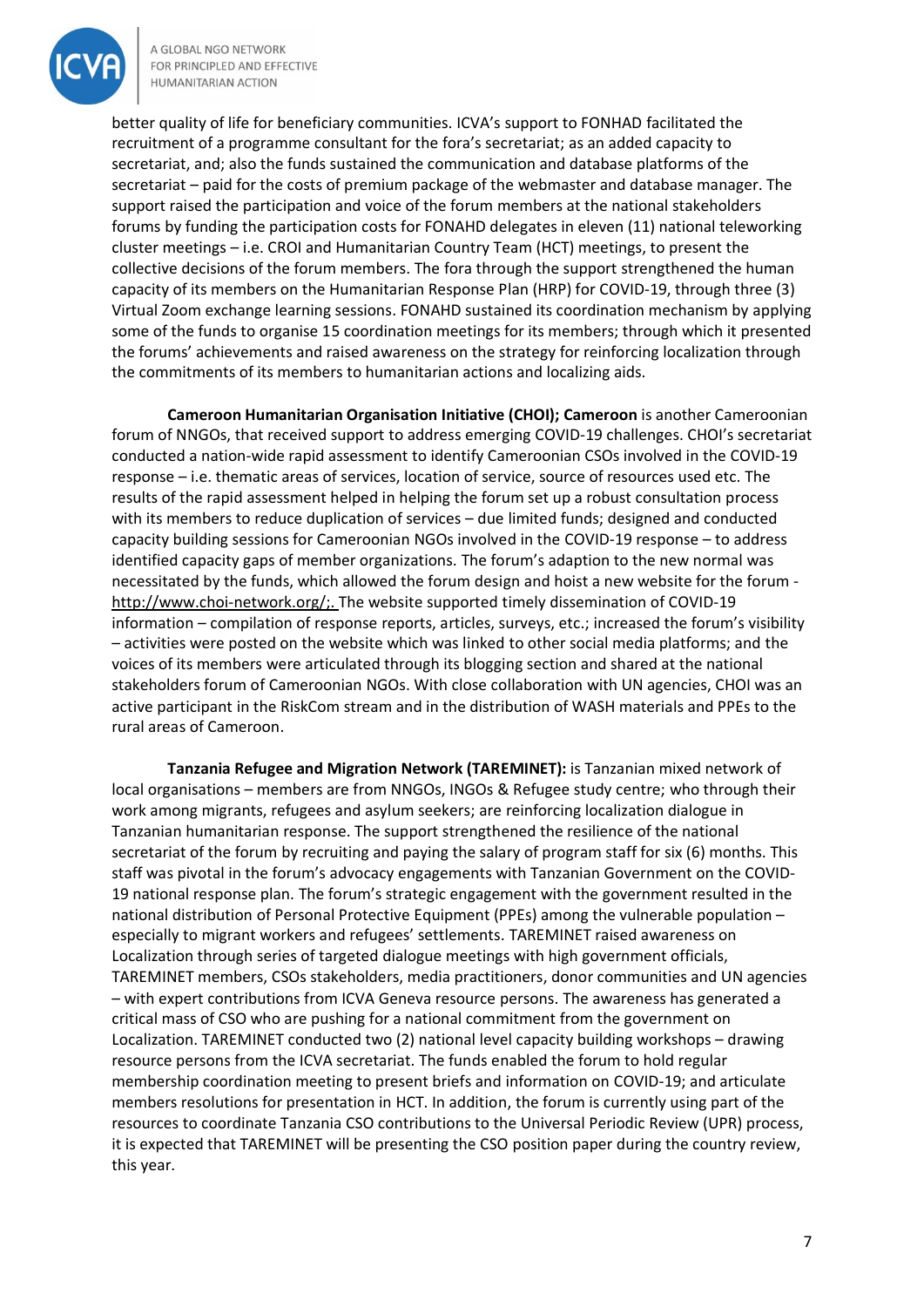

# **Asia & Pacific Region:**

The NGO Fora support funds enabled the **Humanitarian Forum – Indonesia**, to finalize some of the forum's initiatives and continued its targeted program implementations at the community levels. The fora recruited a program staff for a 6months period to support the secretariat; and also supported the development of a dedicated website [\(www.humanitarianforum.or.id\)](http://www.humanitarianforum.or.id/) for dissemination of HFI response reports, published materials and tools for adaption for its members in the COVID-19 response. The website has become a repository of resources and tools. The forum conducted out a study on "Accelerating Localization through the COVID-19 Response in Indonesia" and the result was used to convey a national dialogue session with government officials, UN agencies, INGO and NNGO forums etc. HFI finalized, uploaded and continuously updated its HFI Joint Response Plan on COVID-19 [\(http://bit.ly/HFIResponsePlanCovid19\\_Aug2020\);](http://bit.ly/HFIResponsePlanCovid19_Aug2020)). The forum maintained its collaboration with the large Indonesian stakeholders by continuously participating in the development of the HCT-UNCT Multi Sectoral Response Plan and shared progress reports with its members. The fora within the period of the support, contributed immensely to the Risk assessment interventions by developing a concise and simple "Guidance Plan on COVID-19 Resilience at the Community Level [\(https://bit.ly/HFI\\_IDN\\_PanduanKampungSiagaCOVID19\)](https://bit.ly/HFI_IDN_PanduanKampungSiagaCOVID19); and formulated an Standard Operating Procedure (SOP) on camp management in COVID-19 pandemic situation for humanitarian workers and volunteers [\(http://bit.ly/HFI\\_IDN\\_SOPforCMinCOVID19\)](http://bit.ly/HFI_IDN_SOPforCMinCOVID19). To promote a principled humanitarian response for its members, HFI conducted a series of e-learning sharing (Peer-to-Peer) – such as bi-weekly webinars, workshops, training, and coordination meetings for HFI members – see link to repository of webinars recordings.

The project supported the **National Humanitarian Network – Islamabad**; to remain resolute in the face of immense challenges, by providing part funds for the salary of the NGO fora's national humanitarian coordinator. The services of the National Humanitarian Coordinator was retained to lead the survey to identify the gaps, challenges and good practices in the government – civil society engagement and coordination at the district levels: see report here [http://nhnpakistan.org/library/#reports.](http://nhnpakistan.org/library/#reports) The fora invested a large sum of their fund in national awareness raising - risk communication; on COVID-19 by providing essential community led solutions – i.e. developed and distributed COVID-19 toolkit [\(http://nhnpakistan.org/library/#covid-awareness](http://nhnpakistan.org/library/#covid-awareness-toolkit)[toolkit\)](http://nhnpakistan.org/library/#covid-awareness-toolkit); and produced IEC materials in English and local languages. The toolkit is being used to strengthened local resilience and wellbeing of the community members. In support to the national response to bridge the capacity gap of frontline NGO staffs, NHN conducted five (5) webinars on reflective topics, supported the costs of members to participate in five IASC online briefings; and conducted six (6) FAQs session on COVID-19 for members.

The **Local Resource Centre – Myanmar**; was supported to recruit a short-term (6months) national consultant; who coordinated the activities of the fora's secretariat. The consultant led a national online assessment among 387 CSOs from 14 states and divisions in Myanmar. The findings and results from the assessment were used to develop online training modules; targeted at 150 CSOs through series of structured trainings. The assessment report was used to produce a directory of CSOs in Myanmar, showing their strategic contribution to the COVID-19 response. In addition, this local NGO Platforms sits in the HCT and the Governments COVID-19 response committee, where their members could participate the views of local efforts in response to COVID-19.

#### **Latin Americas Region**

The **Forum of Humanitarian INGO in Columbia** is a new forum from Latin America region that was prioritized for support. The fora were supported to recruit an additional staff for the secretariat – an advocacy officer. The advocacy officer with support from the forum's coordinator; was responsible for designing and implementing the forum's advocacy actions on Protection issues –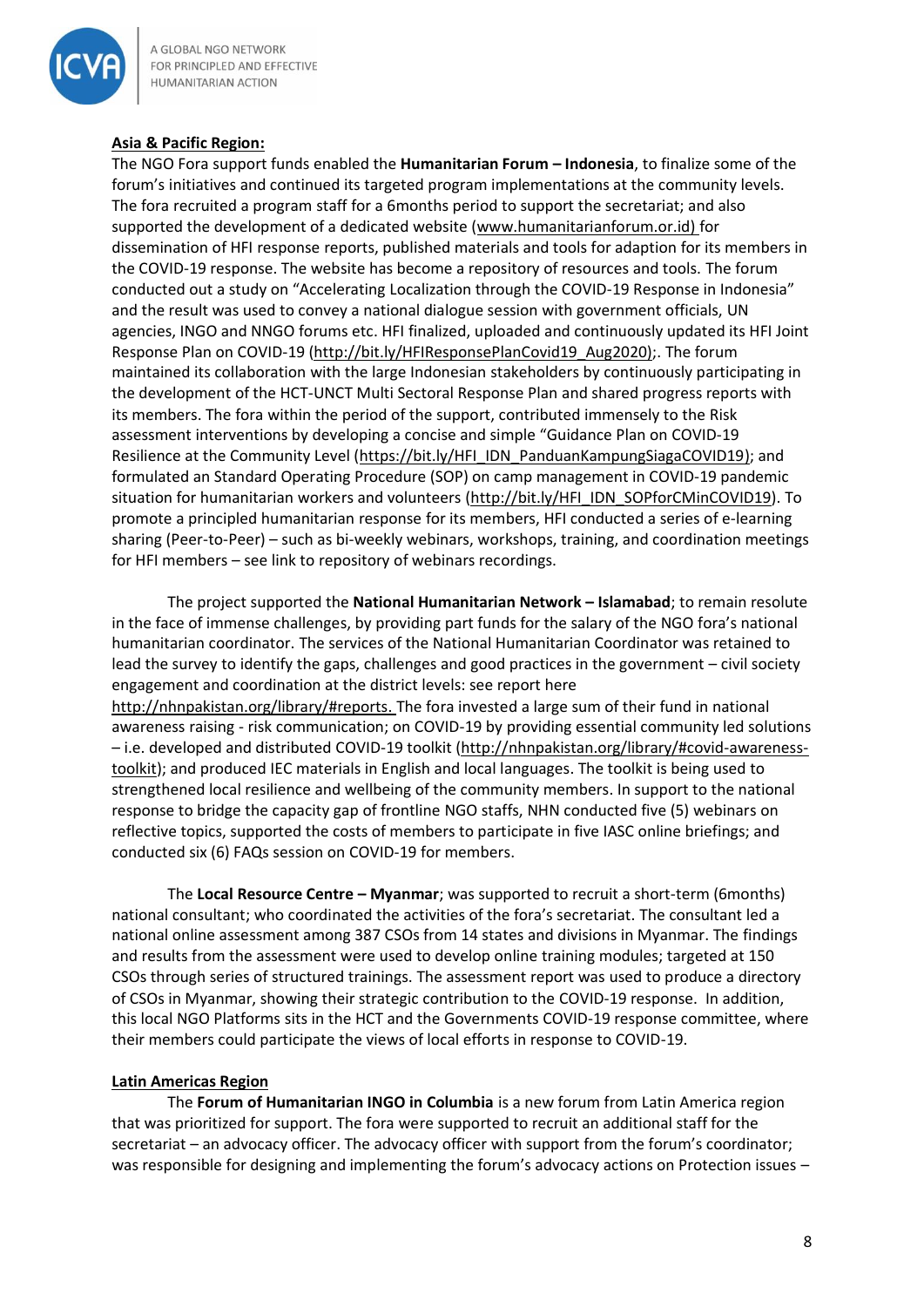

especially for migrants, victims of internal conflicts (IDPs) and Refugees. The funds strengthened the resilience – with the presence of the new staff; of the forum to continue to participate in Columbia coordination platforms – both at regional and national levels. The forum coordinated the collective actions of NGOs in developing a "2021 advocacy strategy" for the region and conducted an advocacy training using the strategy document. The fora engaged with and analysed global scenarios, shared the information with members of the forum and who in turn used the information to carry out their advocacy engagements with the authorities/government agencies in Columbia. The forum established a regional Peer-to-Peer relationship with the INGOs Coalition for Migrants, Displaced and Refugees, Panama – a regional coordination platform for INGOs and NGOs forums.

# **Middle East and North Africa Region:**

The **Palestinian NGO Networks (PNGO) – oPt**; is a civil society forum in oPt with a very active membership base, that is very agile and strives to identify local solutions, to the many humanitarian issues in OPT. The forum applied part of their funds to conduct a capacity assessment and mapping of NNGOs in Occupied Palestinian Territory (oPt). Armed with the research results, the forum embarked on guiding discussions of NGOs engagement and partnership within the WASH cluster. Through the capacity building programme for the local WASH cluster partners, more the forum's members are more active and engaged in the cluster groups – i.e. strategies, planning, assessments, resource allocation, and project implementation initiatives. This fund supported in data collection which provided them with real-time data they could feed into national coordination structures. The fora conducted series of trainings for NNGOs covering various topics – like Introduction to Humanitarian Programme Cycle (HPC) for WASH Cluster, Health Thematic Groups; and, in collaboration with UNFPA and UNICEF it carried out trainings for the Protection Cluster covering Child Protection/Mental Health & Psychological Support (CPMHPSS WG), Gender Based Violence (GBV-SC), and HPC Introductory Workshop, etc. Finally, with collaboration of OCHA, PNGO held a consultation session on the HPC 2021, in parallel with the Annexation Plan, COVID-19 Pandemic and the challenges of limited resources for NNGOs

**Jordanian NGOs Forum (JONAF) - Arab Renaissance for Democracy & Development (ARDD, Jordan)**: JONAF conducted an evaluation assessment to gauge JONAF's response to COVID-19 crisis. It was a quick evaluation of the main experiences, available capacities, gaps and achievements as well as the effectiveness and efficiency of COVID-19 response. The evaluation also looked at the existing collaboration between the fora members and on how to improve the fora's coordination capacity. With the results of the evaluation, it designed and carried out three (3) online training sessions for JONAF members on effective pandemic response – topics were on Networking, Media Engagement and Visibility; and Data Collection and Monitoring. The fund also provided opportunity for the JONAF Steering Committee to meet and review the governance structure and membership criteria/guideline of the fora – developed the JONAF Charter. Finally, JONAF mobilized local NGOs in to support the efforts the government to develop new emergency response plan to address the second wave of COVID-19 – especially developing plans to respond to the anticipated challenges on health, economy and social aspects of life.

The **Yemeni Civil Society Organizations Forum (YCSOF):** is a major coalition of independent CSOs working on humanitarian and development field and actively contributes to humanitarian response efforts in Yemen. This Yemen CSOs forum through the support of the funds continued to reinforce their localisation and partnership agenda during COVID-19 by applying its fund to activities that support institutional development – i.e. development of the for a's the strategic plan and manual guidance, recruitment of a program coordinator and consultant for 6months. Organized monthly and ad-hoc meetings for it nine (9) members to agree on advocacy and collective actions. It also conducted trainings advocacy, networking and joint coordination. As part of its collective action,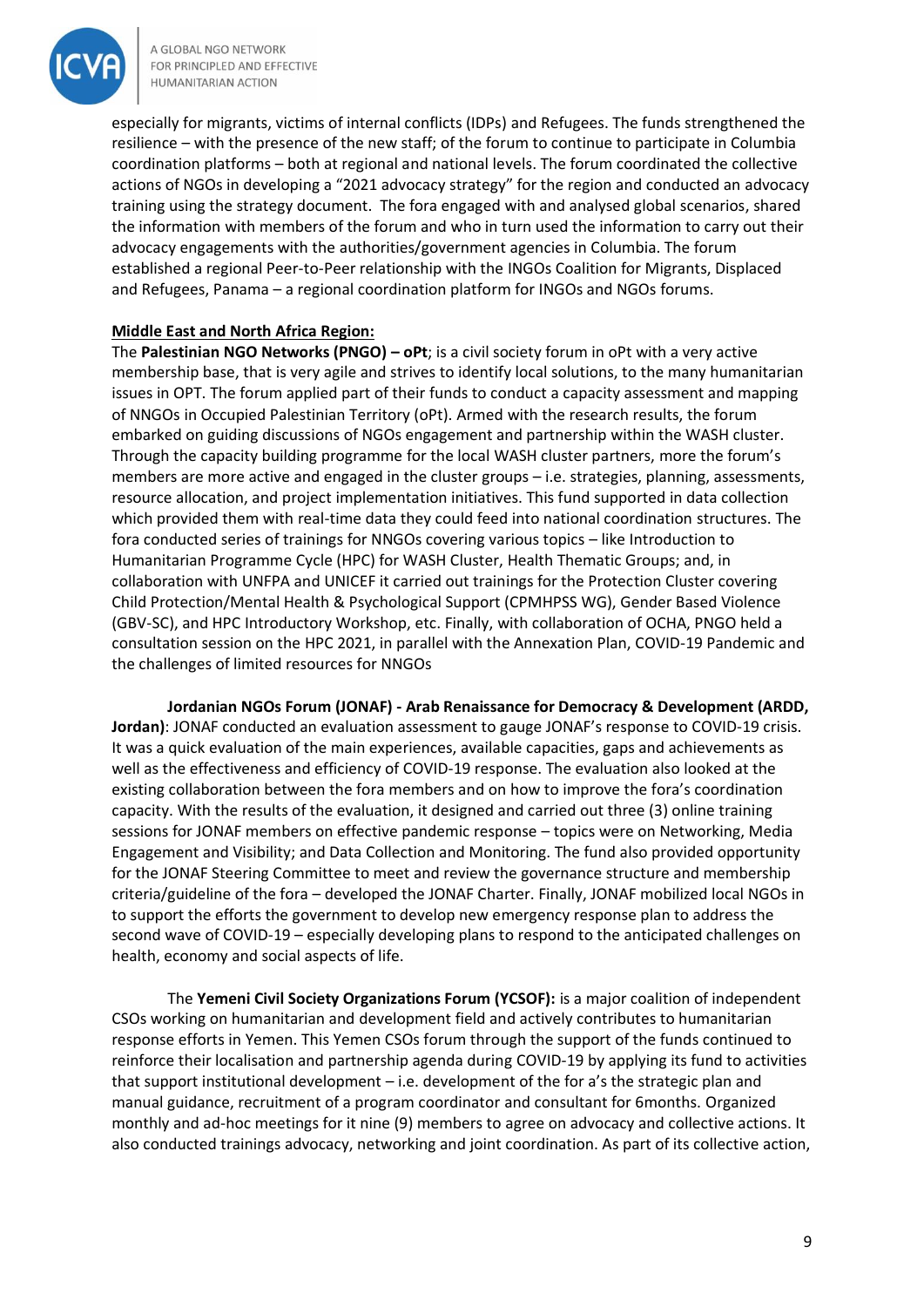

it invested part of the funds to raise awareness and sensitization on Localization for members of the forum.

#### **Other ICVA actions by regions that supported the NGO fora alongside this project:**

#### **NGO Fora support in Africa:**

- Strengthened links between ICVA and NGO fora across Africa, to support fora through information exchange and both joint and bilateral support, including a particular focus on regular engagement and support to national NGO fora with established regular bi-weekly calls with fora.
- Fed issues and priorities identified by national and international NGO fora into ICVAs global advocacy and policy work.
- Engaged with and supported NGO fora in systematic exchanges at country, regional and inter regional level. This included through calls, side events in institutional processes and briefings. For example: in June 2020, ICVA supported the INGO forum in Mali (FONGIM) to participate on a high-level panel, "Transition Event from Relief to Development" moderated by the UN Assistant Secretary-General, Development Cooperation Office, the panel considered achievements, challenges, and opportunities to strengthen collaboration at country, regional and global levels and In July 2020, the INGO forum in Mali (FONGIM), in collaboration with ICVA, gave a presentation on the humanitarian-development-peace nexus in Mali; Burkina Faso scale up, Central Sahel MRT, Nigeria and Somalia NGO bills and COVID 19.
- Hosted online peer-to-peer exchanges between NGO fora on topics including the Global Humanitarian Response Plan for COVID-19 and Duty of Care, including access to Medevac provisions.
- Extended capacity building support to the Burkina Faso forum (August and September 2020) on Governance.
- Completed two missions to Mali (June 2019 and March 2020), debriefed the outgoing and briefed the incoming Mali NGO fora coordinators, supporting their engagement in key meetings such as the HAS, MRT etc.
- Selected NGO fora in the region for financial support under the ICVA global COVID-19 NGO fora support project.

#### **NGO Fora support in Asia**

- Engaged with and supported an increased number of country level NGO fora in Asia to take a strengthened role at country and sub-regional Asia level and enabled connection, cross learning and replication between networks to improve and strengthen their work and outcomes. This included through joint NGO fora workshops and bilateral needs-based support. For example:
	- − Direct bilateral support to strengthen the Rohingya Response NGO Platform in 2019. Having previously directly supported establishment of the NGO coordination body, ICVA continued to extend significant bilateral support to the fora resulting in a rapidly established functional NGO coordination body.
	- − Organized a series of Inter-regional NGO fora networking meetings on the COVID-19 response (March – December 2020). Three NGO fora virtual meeting were organized focusing on 1) advocacy to donors on funding flexibility; 2) experience exchange on NGO fora roles during COVID responses; and, 3) information sharing on good practices, funding opportunities etc.
	- − Through the global NGO fora project supported by ICVA, three national fora from Asia Myanmar (LRC), Pakistan (NHN) and Indonesia (HFI) - received small grants to strengthen in country coordination work including support for learning events around COVID-19 publication of IEC materials etc.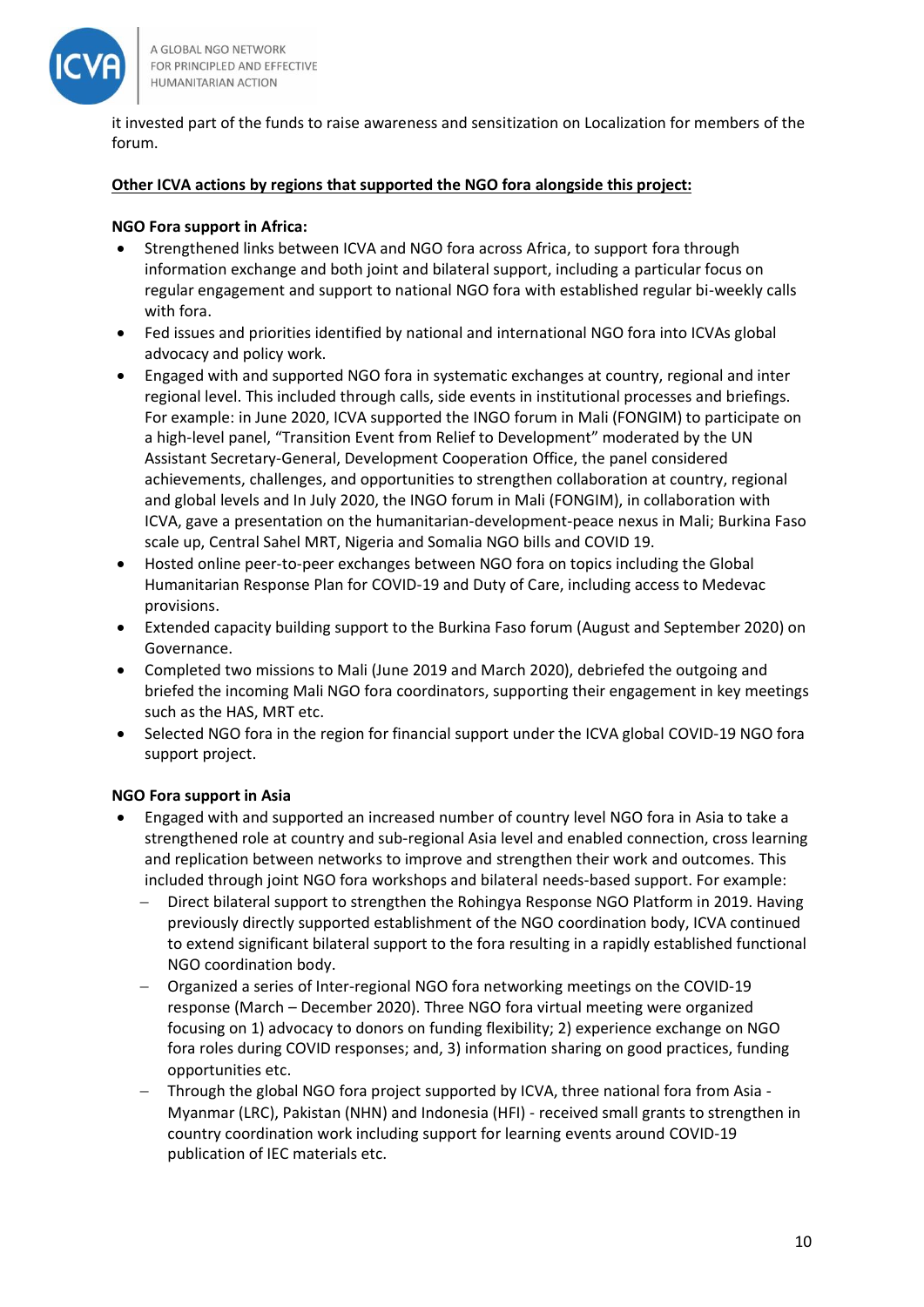

# **NGO Fora programme MENA**

- Engaged with and supported NGO fora across MENA on governance, strategy, advocacy and policy, including through joint NGO fora workshops as well as bilateral support - with a specific focused on Syria, Yemen, OPT and Libya. For example, in 2020, the MENA team held monthly meetings with the new Yemen National NGO fora director and steering committee members covering topics such as fora governance and advocacy and sharing of key tools and engaged with the Yemen INGO Fora to support the Advocacy and Policy Working Group to mainstream localization as one of the key strategic objectives and acted as a trust broker to facilitate collaboration between the National and International NGO fora.
- Invested in NGO fora connections to support exchange of information and inform engagement and positioning including at the regional and global IASC and donor level. Examples include the Yemen Pledging conference, in June 2020 where ICVA coordinated with national and international NGOs and NGO Fora developing and presenting a statement on their behalf. ICVA MENA was the only actor to raise the voice and priorities of national NGOs, emphasizing localization as a critical priority. In May 2020, ICVA MENA convened a meeting with all MENA NGO fora representatives to exchange and engage on preparedness and response in the context of COVID-19.
- Developed a strategic partnership with UNDP to **support development and capacity of 13 Syrian NGO networks in Syria and Turkey**. The engagement and capacity building programme is focused on strengthening the capacity of networks on coordination, advocacy, governance and strategic planning and in turn amplify the NGO voice at regional and global levels, August 2020.

# **Main challenges and opportunities:**

*Opportunities:*

- During the Covid-19 crisis, ICVA demonstrated flexibility and agility in how to adapt.
- The COVID-19 Pandemic necessitated changes in the ways ICVA worked in the regions. With travel heavily restricted or impossible through most of 2020 and into 2021, time previously spent travelling, in workshops and engaging at individual country level was and will continue to be reassigned. Remote working has proved effective on many levels – including an enhanced regional dialogue and response on key issues and increased frequency of engagement with many stakeholders and partners – and there is an opportunity now to take stock and revisit priorities and ways of working both through the COVID-19 Pandemic and beyond.
- By reducing the time and resources previously assigned to international travel and country based presence; ICVA has been able to increase engagement in key discussions and processes and deepen relations with individual members and NGO fora through online member and fora meetings and regular online bilateral meetings with NGO fora. This has resulted in increased interaction and enhanced relations than was previously achieved through intermittent country missions.

#### *Challenges:*

- Restrictions on international movement of medical and humanitarian personal and goods into affected countries.
- Restrictions by Banks to transfer funds to countries on the counter terrorism list such as oPt, Somalia, etc; was problematic at the start, causing delays.
- Safety and security of frontline humanitarian and medical workers duty of care (ability to prevent & control the disease with less knowledge & operational capacity – staffs became infected)
- Some Governments used the COVID-19 to enforce stronger measures without necessarily looking at human rights angle.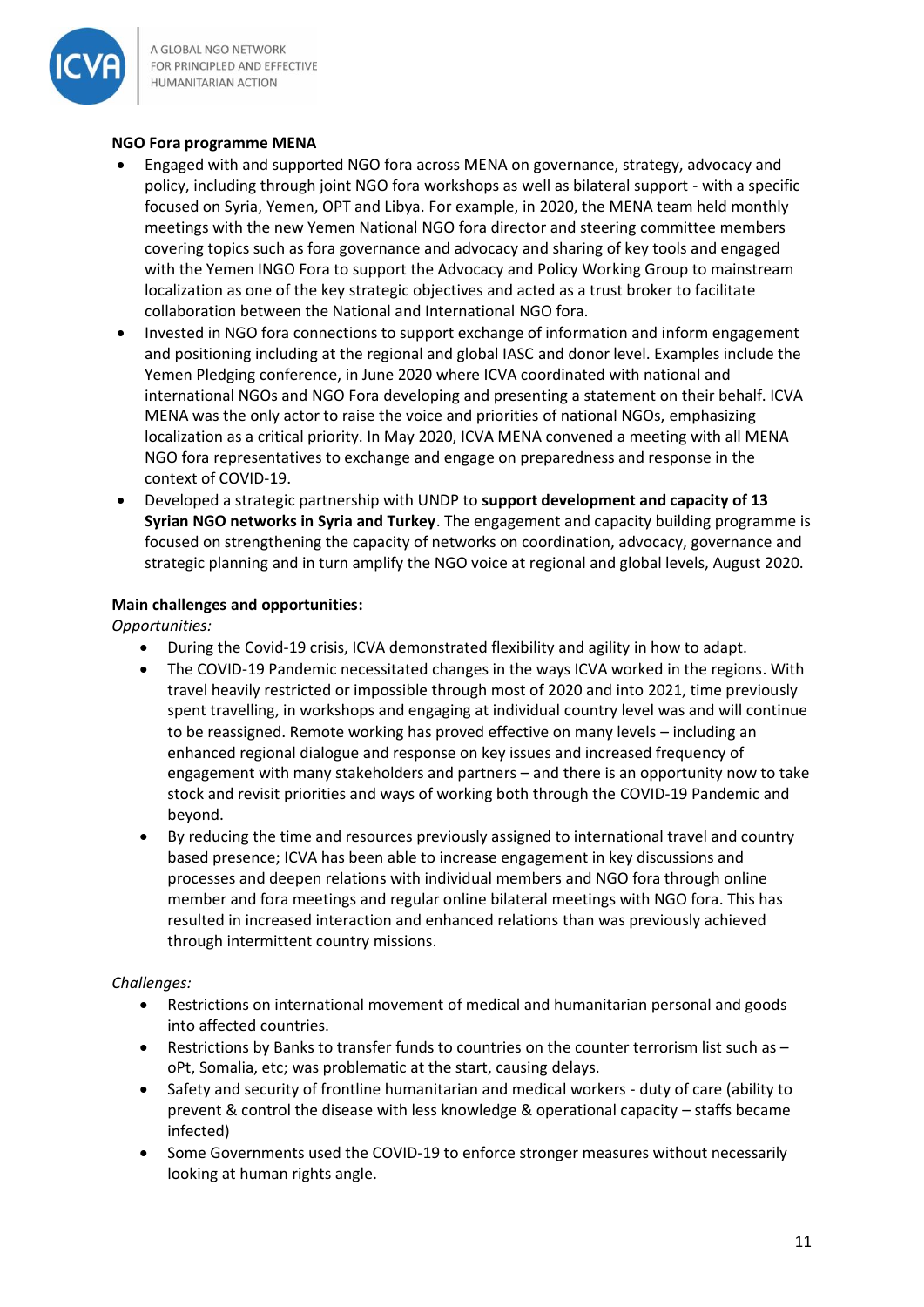

- Shrink space for LNNGOs engagement COVID-19 engagements or intervention were national Govt focused and LNNGOs side-lined. In some instance, LNNGOs had to write strong worded letters to the UNOCHA and National Govts that prompted their involvements – i.e. during the CERF (Bangladesh, Southern Sudan)
- Restriction on Affected Population Accessing Services and Assistance increased service demand but limited access to communities due to govt policy restrictions,
- National NGO For a often lack the resources to engage meaningfully in-country coordination mechanisms.

# **Lessons learned:**

- Local level coordination mechanisms are very important as internationally-led coordination normally at national level doesn't always trickle down. COAST one of ICVA members for examples have conducted a mapping of local actors' work and what they are doing which had proven very useful for all.
- Where existing local humanitarian coordination mechanisms are working, it may be best to reinforce them first, and then see how they can be adapted to support localization.
- Investing in pooled funds (CBPF or NGO led) is important, this may often be the best way to channel funds as directly as possible to local and national actors, taking advantage of good management systems already in place.
- To support localization, fair funding of core costs of operational local and national NGOs is necessary and urgent, so they can properly support frontline staff.
- INGOs are facing increasing challenges related to fundraising and their operating models in general. COVID-19 may speed up localization process already taking place, particularly in regard to their shift from direct implementation to remote support. Donors can be active partners in this process, including supporting with flexibility as needed.
- During COVID-19 response, much of the work moved on-line, further alienating may small local actors, who lacked the proper IT systems.
- Continued advocacy and coordination is necessary to maintain the momentum that this project has started on highlighting the need for L/NNGO representation in key humanitarian coordination mechanisms such as the Humanitarian Country Team (HCT) and clusters.
- As the global economy begins to re-open, It will be imperative to institute Peer-to-Peer learning platforms – hybrid Community of Practices; and support that promote learning exchanges between regional forums; and institutional strengthening – i.e. staffing, operationalizing for a policies/strategic documents, etc.
- With the role played The NGOs in the HRP for COVID-19 has shown there are inherent institutional and human capacity advantages which can be explored in humanitarian response. ICVA can invest in maximizing the potentials of INGOs and NGOs to respond to their context – national and global; and facilitate their access to in-country pool funds.
- Continuously advocate for or/and connect NNGOs to advocate for inclusion in the national government response and other national coordination mechanisms.
- Cascade information on ICVA membership showcasing the benefits and opportunities for members
- How quality and accountability will be ensured within programmes, what does effective remote support look like and how donors can support this better.

# **Future needs:**

ICVA, guided by NGO Fora interest and needs, held a series of online-calls with the 12 of the recipient NGO Fora, in mid January 2021 to better understand how NGO forums had benefited from the support and look ahead on future needs. During these calls ICVA collected inputs into how best to support and better understand the work forums are already doing in this realm, and if there are tolls research and best practices that could be applied.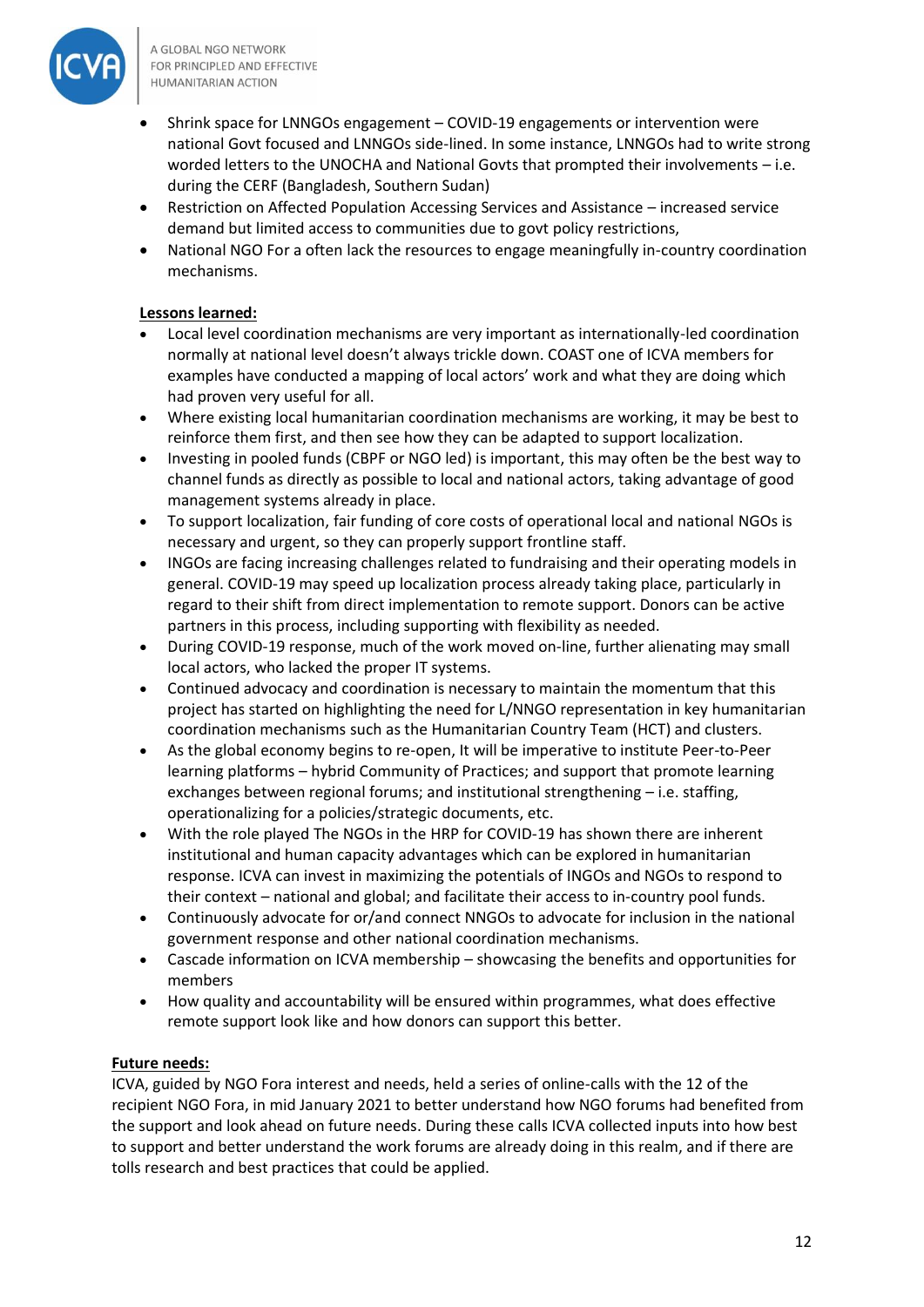

- Empowering local actors through their national NGO platurms to the issues of shrinking humanitarian space in general, and shrinking civic space in particular.
- Continue to support ambitious targets for increasing local and national actors share of Country based pooled Funds
- Promote learning through inter-regional Peer-to-Peer learning mechanism
- Support fundraising to NGO fora
- Information sharing need to contribute to building the ICT system for the NGO
- Facilitate topical discussion for regional nexus discussions i.e. development, Peace and humanitarian
- Sustain NGO Fora localization support by supporting national interventions and collective actions that align to humanitarian principles
- Support in-country Localization Baselining and Mapping activities a great opportunity for NNGO forums to identify and prioritize their issues/agendas, develop a roadmap for implementation and set progress indicators.
- As we have moved more into the virtual space, to consider support to local front line NGOs be better connected and engaged.

# **Expenses narrative notes :**

Total overall budget for the programme was: CHF 450,000, covered by following grants from: the Hilton foundation, Etat Geneve, MFA Luxemburg, Germany, and non-Earmarked ICVA`s general funds. A total of CHF 249,200 under Personal costs and CHF 200,800 under Non-Personal costs:

# **Under Etat de Genève (CHF 40,000 total contribution)**

1. Personal Costs:

CHF 15,000 was spent on covering the costs for the Covid support officer for 6 months under implementation of this project.

The Covid support officer, played a central role in the day to day implementation of the project and acted as the focal point for the 12 selected NGO fora. He managed and set-up the critiera and selection processes, coordinated the transfers of funds, put in place partnership agreements, handling and processing the reports from the NGO Fora, and coordinating closely with ICVA regional teams. Learning exchanges across the NGO for a during the course of the project were also set up.

# 2. Non-Personal costs:

A subtotal of CHF 25,000 was expensed under non-personnel. Broken down as follows: CHF 20,000 covered the grants provided to the 12 NGO For a under this project. In addition, CHF 5,000 covered learning events, in which NGO Fora participated.

# **German grant: (CHF 104,700 contribution)**

1. Personal Costs:

Under Personnel costs, CHF 20,000 covered the balance of the cost of the Covid support officer under this project over a duration of six months.

The Covid support officer, played a central role in the day to day implementation of the project and acted as the focal point with the 12 selected NGO fora. He managed set-up the critiera and slection processes, coordinated the transfers of funds, put in place partnership agreements, handling the reports from the NGO For a, and coordinating closely with ICVA regional teams. Learning exchanges across the NGO for a during the course of the project were also set up.

2. Non-Personal costs

CHF 84,700 covered financial support through small grants to 12 NGO Fora.

# **Hilton Foundation: (CHF 200,000 total contribution)**

**1. Personal costs:**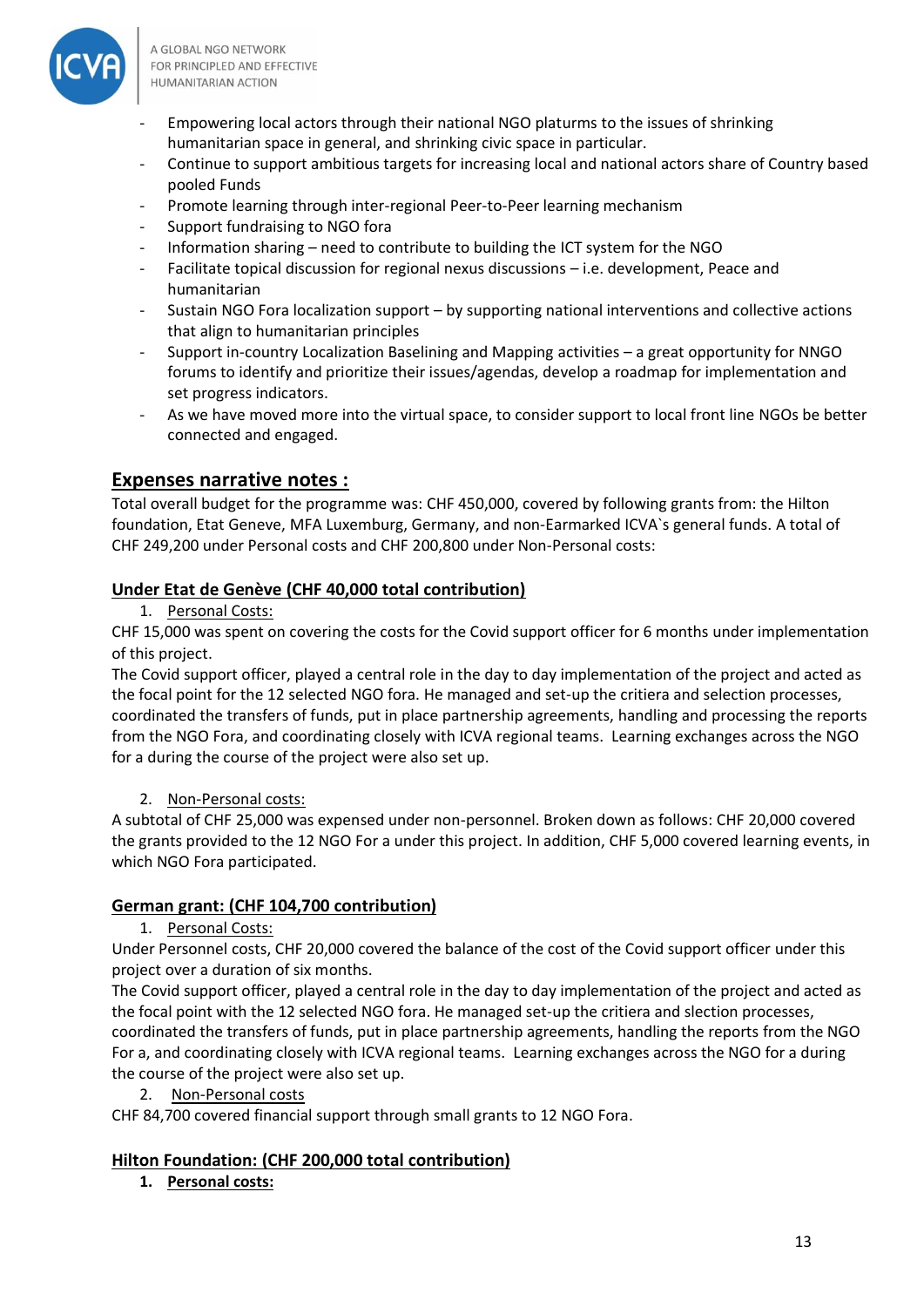

A total of FTE CHF 92,000, covered staff time under the implementation of this project over the six-month period of the Executive Director 10% (CHF 4,600), Director of Programmes 19%, Finance and Administration 12% (CHF 13,800), Learning Coordinator 20% (CHF 9,200), and three Regional Representatives based in Bangkok, Nairobi and Amman at 38% (CHF 46,000).

Executive Director: provided strategic leadership engagement at the IASC Principles, Grand Bargain signatories meetings, and in all high level ICVA engagements pertaining to the objectives under this project. He was also responsible for the performance of the ICVA Secretariat, for the quality of the services and products, and for maintaining the credibility and reputation of ICVA.

Director of Programmes: supported the overall NGO Fora programme and its development , its delivery in the regional and national levels, and general oversight of the project including reporting & budget oversight.

Finance and Adminsitration: Was responsible for the day to day operations of ICVA`s finances and human resources under this action. He ensured the Financial and resource management of ICVA`s secretariate in accordance with ICVA policies and work directly with ICVA`s outsourced financial services to produce the reports and prepare for the audits.

Learning Coordinator: lead ICVA's learning streams contained in this project, and helped reach out to members and NGOs fora to support their access to information and understanding of the humanitarian sector.

ICVA Regional Representatives/deputies: in Asia, Africa, MENA supported this project as part of accompanying and supporting the NGO Fora in their respective regions. They are also responsible for continuing the relations and engagements after the project is completed.

# **2. Non-Personal costs:**

Total CHF 91,000 under non-personnel, was broken down as follows expenditures: CHF 6,400 covered expenses in Learning events, webinars and virtual exchanges. CHF 75,000 was made of the direct small financial grants to 12 NGO Fora. CHF 4,232 covered general office costs and CHF 5,428 for staff travel and transportation related costs.

# **Luxemburg MFA: (CHF 110,000 total contribution)**

CHF 110,000 covered Core staff

# **Non-Earmarked contributions: (CHF 12,200 total contribution)**

#### Personal costs:

CHF 12,200 covered the balance of Core staff costs.

# **Annexures:**

#### **Developed Resource Materials:**

- [http://resourcecenter.nhnpakistan.org/index.php/webinars-records/264-preparedness](http://resourcecenter.nhnpakistan.org/index.php/webinars-records/264-preparedness-response-covid-monsoon-loctus)[response-covid-monsoon-loctus;](http://resourcecenter.nhnpakistan.org/index.php/webinars-records/264-preparedness-response-covid-monsoon-loctus)
- [http://resourcecenter.nhnpakistan.org/index.php/webinars-records/296-covid-effects](http://resourcecenter.nhnpakistan.org/index.php/webinars-records/296-covid-effects-vulnerable)[vulnerable;](http://resourcecenter.nhnpakistan.org/index.php/webinars-records/296-covid-effects-vulnerable)
- <http://resourcecenter.nhnpakistan.org/index.php/webinars-records/293-ceg-covid-20>
- <https://bit.ly/COVID19-HFI>
- $\blacktriangleright$ [http://nhnpakistan.org/library/#COVID-19-posters](http://nhnpakistan.org/library/#covid-19-posters )
- Tools developed<http://nhnpakistan.org/library/#toolkit>